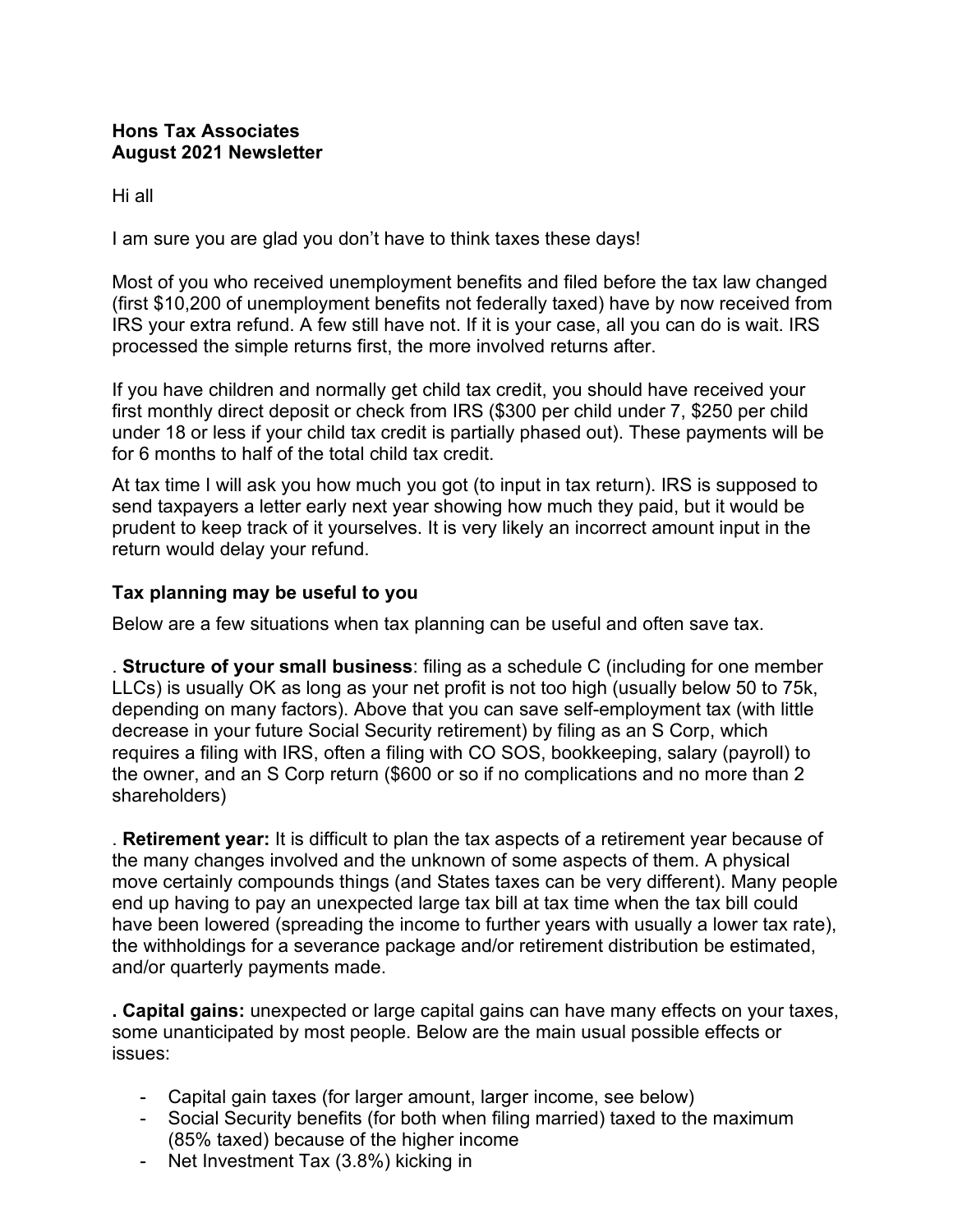- Being phased out of credits and deduction you usually get (college education children, EIC, student loans interest)
- Diminished allowed contributions to traditional and Roth IRS (and excess contributions can be messy to fix)
- Larger capital gain than expected when selling a rental which has been depreciated for many years (with also a 25% tax rate applying on the "unrecaptured section 1250 depreciation")
- Issue finding the basis of what was sold, when received long time ago (especially if gifted) and/or changes of financial institutions

. **Selling Employee Stock options.** IRS distinguishes statutory and non-statutory options with different rules for tax, and this can get confusing to most people. In any case if the stock went up from the granting and/or exercise price, there will be tax to pay, which can include tax on both ordinary income and capital gains. Often an adjustment to the basis needs to be done for tax reporting when the ordinary income part of the option exercising has been reported in the W2. Usual possible tax effects, if sizeable amounts, are about the same than the ones listed above for capital gains.

**. Real Estate:** Below are usual questions I can be of help for:

- is it a good time for tax to sell a rental, should a 1031 exchange be considered?
- Do I get the full capital gain exclusion if I sell my home? What about the second home/property I have?
- What are the tax implications of the above, can we run different scenarios?
- My ex stayed in the home we still own together; do I get the full exclusion on my share when sold?

Tax answers require tax knowledge and do not always follow common sense.

If you have one of the above situations, I can help. There will be a fee for it, but it would be small if a simple situation, and I would limit it to a maximum 25% of the net taxes I would save you (and show you) in a more complex situation.

## **Capital gains**

Below are the current (2020) capital gain rates. These apply to the long term capital gains depending on the full taxable income (including the capital gains) indicated in the table. Please re-read above and see examples below if you are not familiar with the way it applies but want to fully understand it. It can be confusing. For example:

. you are married, your total taxable income is 79,000 of which 20,000 capital gain: this capital gain will not be taxed. The remaining \$59,000 will be taxed at ordinary tax rate. . you are married, your total taxable income is \$500,000, of which \$200,000 capital gain: most of this capital gain will be taxed at 15% and a bit at 20%

. you are married, your total taxable income is \$1,000,000 of which \$500,000 capital gain: all the capital gain will be taxed at 20%.

. add to above the Net Investment Tax applying on the lower of investment income only (when income above \$250,000) and income above \$250,000 (check form 8960, this can also be confusing)